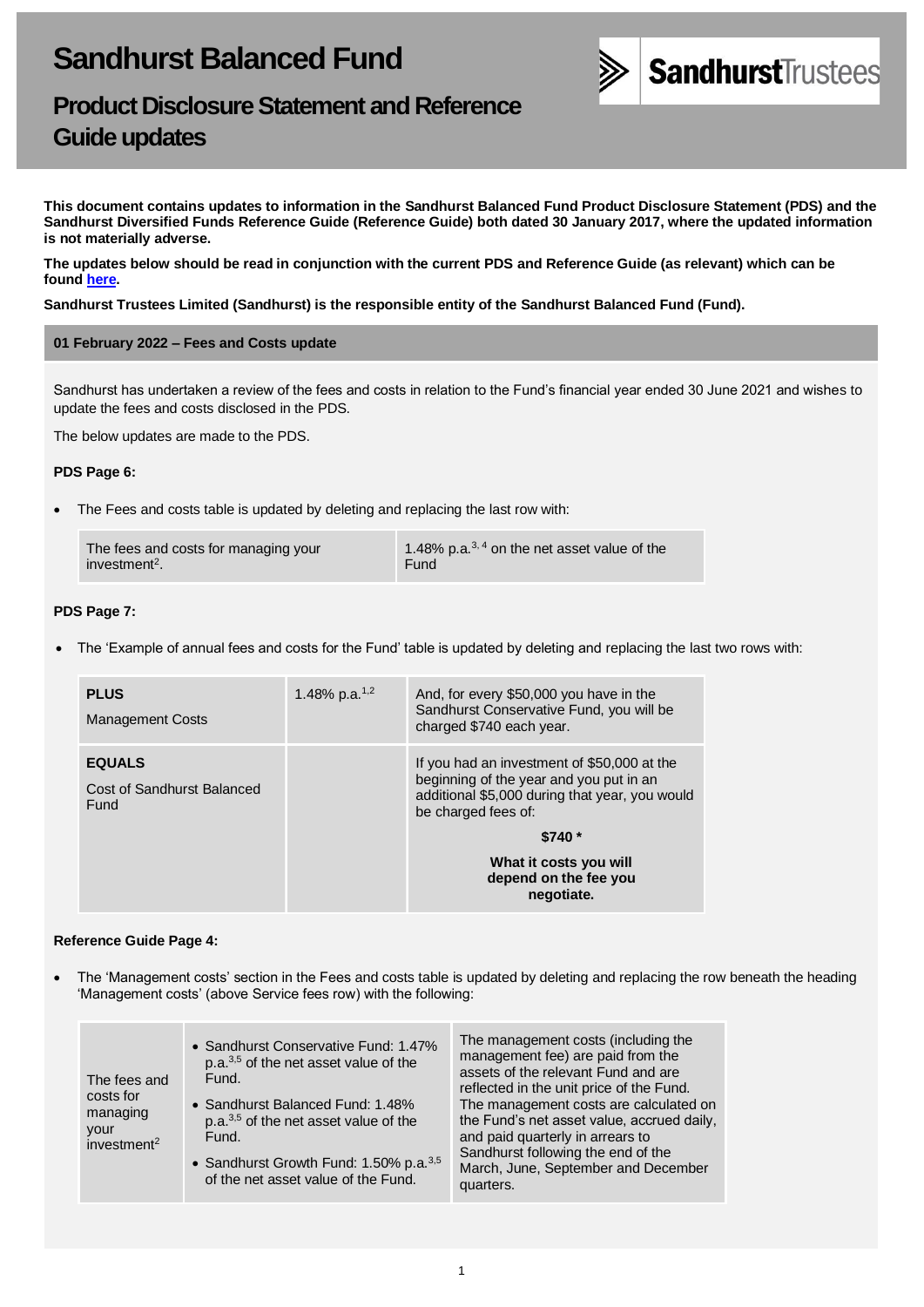

## **Product Disclosure Statement and Reference Guide updates**

## **Reference Guide Page 5:**

• Under the 'Additional explanation of fees and costs' heading, the table of 'Performance-related fees' is deleted and replaced with the following:

|                             | Management costs<br>(excluding<br>performance<br>related fees) | Performance-<br>related fees (based<br>on financial year<br>ended 30 June<br>2021) | Total management<br>costs (including<br>performance<br>related fees based<br>on financial year<br>ended 30 June<br>2021) |
|-----------------------------|----------------------------------------------------------------|------------------------------------------------------------------------------------|--------------------------------------------------------------------------------------------------------------------------|
| Sandhurst Conservative Fund | 1.46%                                                          | 0.01%                                                                              | 1.47%                                                                                                                    |
| Sandhurst Balanced Fund     | 1.47%                                                          | 0.01%                                                                              | 1.48%                                                                                                                    |
| Sandhurst Growth Fund       | 1.48%                                                          | 0.02%                                                                              | 1.50%                                                                                                                    |

## **21 December 2021 – Fees and Costs update**

Sandhurst has undertaken an annual review of the fees and costs in relation to the Fund's financial year ended 30 June 2021 and wishes to update the fees and costs disclosed in the PDS. (For the avoidance of doubt, all references in this section to "PDS" mean the Product Disclosure Statement for the Fund and the Reference Guide dated 30 January 2017 as updated by the earlier sections in this document.)

The below updates are made to the PDS.

#### **PDS Page 6:**

• The Fees and costs table is updated by deleting and replacing the last row with:

• Footnote '4' beneath the 'Fees and costs' table is deleted and replaced as follows:

" <sup>4</sup> The management cost is based on the financial year ended 30 June 2021."

#### **PDS Page 7:**

• Under the 'Transactional and operational costs' section, the fourth and fifth sentences are deleted and replaced with the following:

"However, some of these costs are recovered through investor buy/sell spreads (see below). The transactional and operational costs of the Fund for the past financial year ended 30 June 2021 were as follows:

| Total transactional and | Minus investor buy/sell | Equals net transactional and |
|-------------------------|-------------------------|------------------------------|
| operational costs       | spread recovery         | operational costs            |
| $0.18%$ p.a.            | $0.08%$ p.a.            | $0.10\%$ p.a.                |

These costs may vary depending on the level of Fund transactions and may be different in the current and future financial years."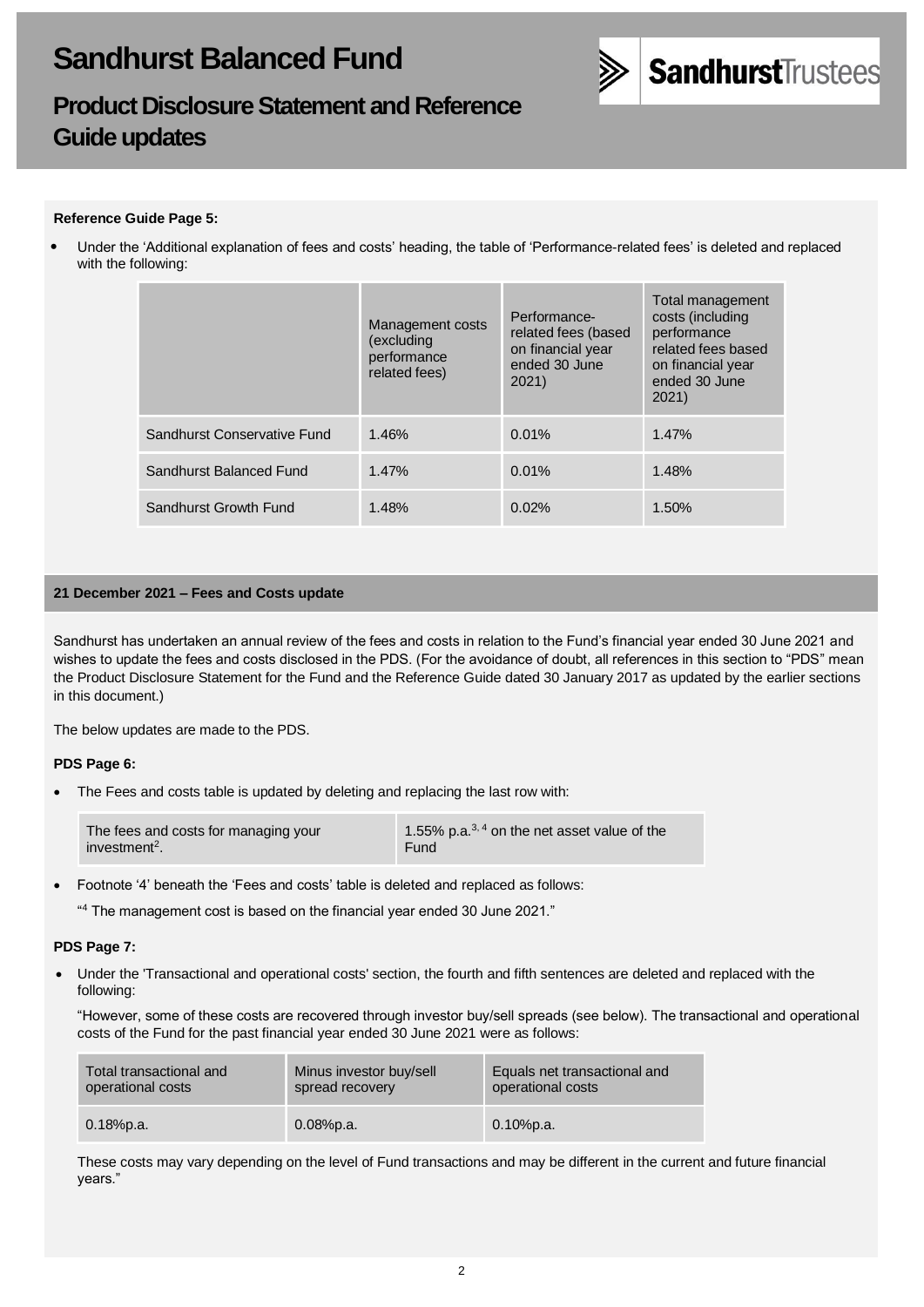

## **Product Disclosure Statement and Reference Guide updates**

## **PDS Page 7 continued:**

• The 'Example of annual fees and costs for the Fund' table is updated by deleting and replacing the last two rows with:

| <b>PLUS</b><br><b>Management Costs</b>              | 1.55% p.a. <sup>1,2</sup> | And, for every \$50,000 you have in the<br>Sandhurst Conservative Fund, you will be<br>charged \$775 each year.                                                            |
|-----------------------------------------------------|---------------------------|----------------------------------------------------------------------------------------------------------------------------------------------------------------------------|
| <b>EQUALS</b><br>Cost of Sandhurst Balanced<br>Fund |                           | If you had an investment of \$50,000 at the<br>beginning of the year and you put in an<br>additional \$5,000 during that year, you would<br>be charged fees of:<br>$$775*$ |

• The 'Example of annual fees and costs for the Fund' table is updated by deleting and replacing Footnote '1' with:

" <sup>1</sup> This includes indirect costs and has been calculated taking into account the indirect costs paid in the previous financial year ended 30 June 2021."

• Footnote '2' beneath the 'Example of annual fees and costs for the Fund' table is deleted and replaced as follows:

 $42$  The management costs are disclosed based on the financial year ended 30 June 2021."

## **Reference Guide Page 4:**

• The 'Management costs' section in the Fees and costs table is updated by deleting and replacing the row beneath the heading 'Management costs' (above Service fees row) with the following:

| The fees and<br>costs for<br>managing<br>your<br>investment <sup>2</sup> | • Sandhurst Conservative Fund:<br>1.51% p.a. $^{3,5}$ of the net asset<br>value of the Fund.<br>• Sandhurst Balanced Fund:<br>1.55% p.a. $3,5$ of the net asset<br>value of the Fund.<br>• Sandhurst Growth Fund: 1.59%<br>p.a. $3,5$ of the net asset value of<br>the Fund. | The management costs (including the<br>management fee) are paid from the assets of<br>the relevant Fund and are reflected in the unit<br>price of the Fund. The management costs are<br>calculated on the Fund's net asset value,<br>accrued daily, and paid quarterly in arrears to<br>Sandhurst following the end of the March,<br>June, September and December quarters. |
|--------------------------------------------------------------------------|------------------------------------------------------------------------------------------------------------------------------------------------------------------------------------------------------------------------------------------------------------------------------|-----------------------------------------------------------------------------------------------------------------------------------------------------------------------------------------------------------------------------------------------------------------------------------------------------------------------------------------------------------------------------|
|--------------------------------------------------------------------------|------------------------------------------------------------------------------------------------------------------------------------------------------------------------------------------------------------------------------------------------------------------------------|-----------------------------------------------------------------------------------------------------------------------------------------------------------------------------------------------------------------------------------------------------------------------------------------------------------------------------------------------------------------------------|

• Footnote '5' beneath the 'Fees and Costs' table is deleted and replaced as follows:

" <sup>5</sup> The management costs are disclosed based on the financial year ended 30 June 2021."

## **Reference Guide Page 5:**

• Under the 'Additional explanation of fees and costs' heading, the table of 'Performance-related fees' is deleted and replaced with the following:

|                             | <b>Management costs</b><br><i>(excluding)</i><br>performance related<br>fees) | Performance-related<br>fees (based on<br>financial year ended<br>30 June 2021) | <b>Total management</b><br>costs (including<br>performance related<br>fees based on<br>financial year ended<br>30 June 2021) |
|-----------------------------|-------------------------------------------------------------------------------|--------------------------------------------------------------------------------|------------------------------------------------------------------------------------------------------------------------------|
| Sandhurst Conservative Fund | 1.50%                                                                         | 0.01%                                                                          | 1.51%                                                                                                                        |
| Sandhurst Balanced Fund     | 1.54%                                                                         | 0.01%                                                                          | 1.55%                                                                                                                        |
| Sandhurst Growth Fund       | 1.57%                                                                         | 0.02%                                                                          | 1.59%                                                                                                                        |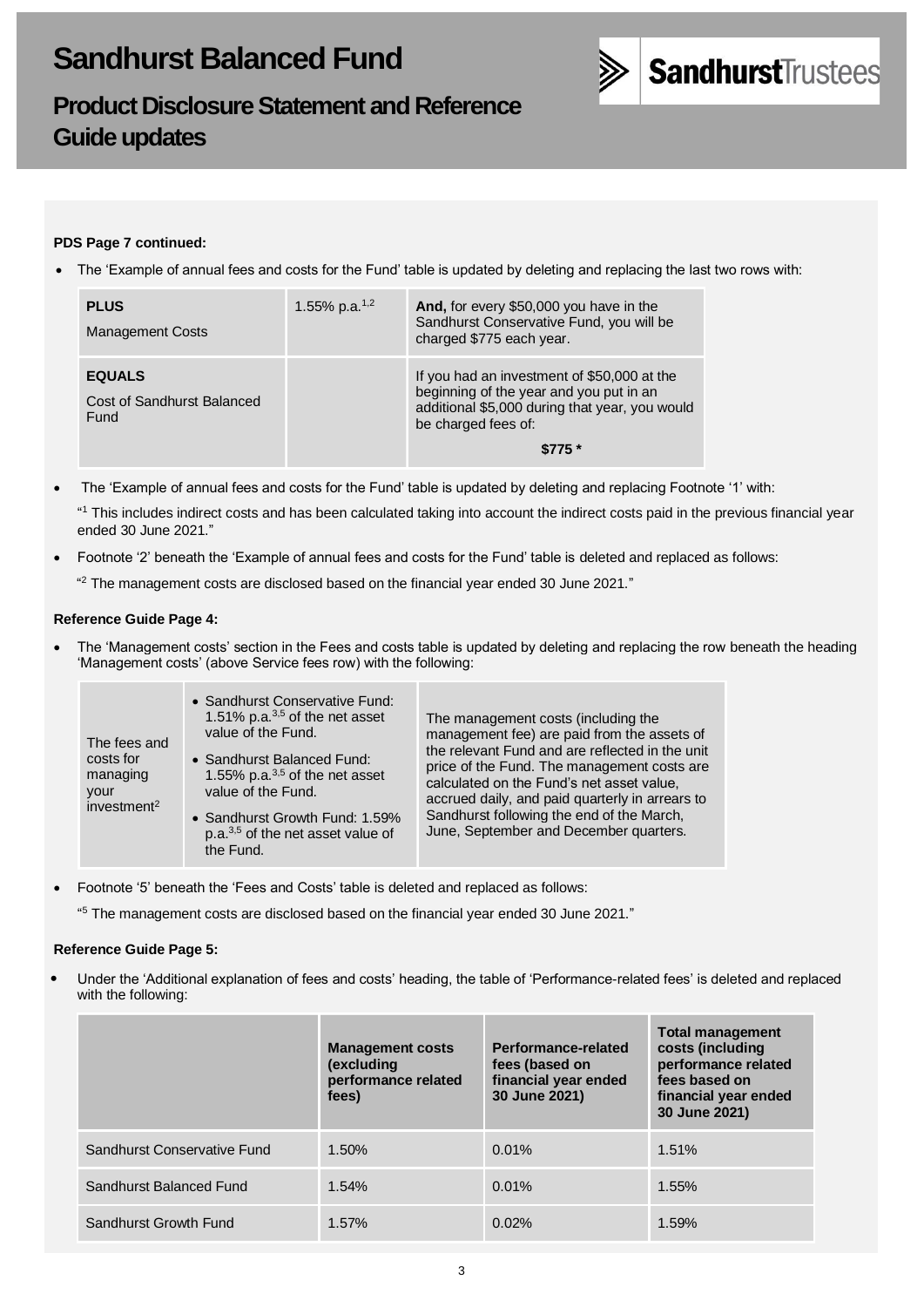

## **Product Disclosure Statement and Reference Guide updates**

## **5 October 2021 – Complaints update**

Sandhurst has revised its complaints handling process in accordance with standards and requirements for dispute resolution procedures that come into effect on 5 October 2021.

The below updates are made to the PDS.

#### **PDS Page 8:**

• Under the '8. How to apply' heading, the 'Complaints' section is deleted and replaced with the following:

#### "**Resolving Complaints**

We consider internal dispute resolution to be an important and necessary first step in the complaint handling process as it gives us an opportunity to hear when we do not meet our customer's expectations and address them genuinely, efficiently and effectively.

You can raise your complaint with us by:

- contacting us on 1800 634 969 (Monday to Friday 8.30 am to 5.00 pm, Melbourne time)
- emailing us a[t managedfunds@sandhursttrustees.com.au](mailto:managedfunds@sandhursttrustees.com.au)
- writing to us at: Sandhurst Trustees Limited Funds Administration GPO BOX 4314 Melbourne VIC 3001

If you are not satisfied with the response provided you can refer your complaint directly to the appropriate external dispute resolution scheme.

We are a member of the Australian Financial Complaints Authority (AFCA). You can contact AFCA at:

GPO Box 3 Melbourne Vic 3001 Telephone: 1800 931 678 Email[: info@afca.org.au](mailto:info@afca.org.au) Web: [www.afca.org.au](https://www.afca.org.au/)

Time limits may apply to complain to AFCA and so you should act promptly or otherwise consult the AFCA website to find out if, or when the time limit relevant to your circumstances expire."

## **1 July 2021 – Ongoing Advice Fee update**

Legislation changes to the ongoing advice fee arrangement obligations will require a client's written consent to deduct ongoing advice fees and to renew an ongoing advice fee arrangement annually.

#### **Reference Guide Page 5:**

• Under the 'Advice fee' heading, the second paragraph is deleted and replaced with the following:

"The agreed amount will be deducted as follows and paid to your adviser:

- Deducted from your application monies at the time of application; and/or
- Deducted from your account on an ongoing basis if you provide the required consent form to your adviser.

Sandhurst will continue to deduct the ongoing advice fee and forward payments to your adviser unless we are notified by you or your adviser in writing to cancel this fee or a valid consent renewal notice is not received within 120 days of the anniversary of the commencement date of the fee arrangement. The fee you agree with your adviser is inclusive of GST."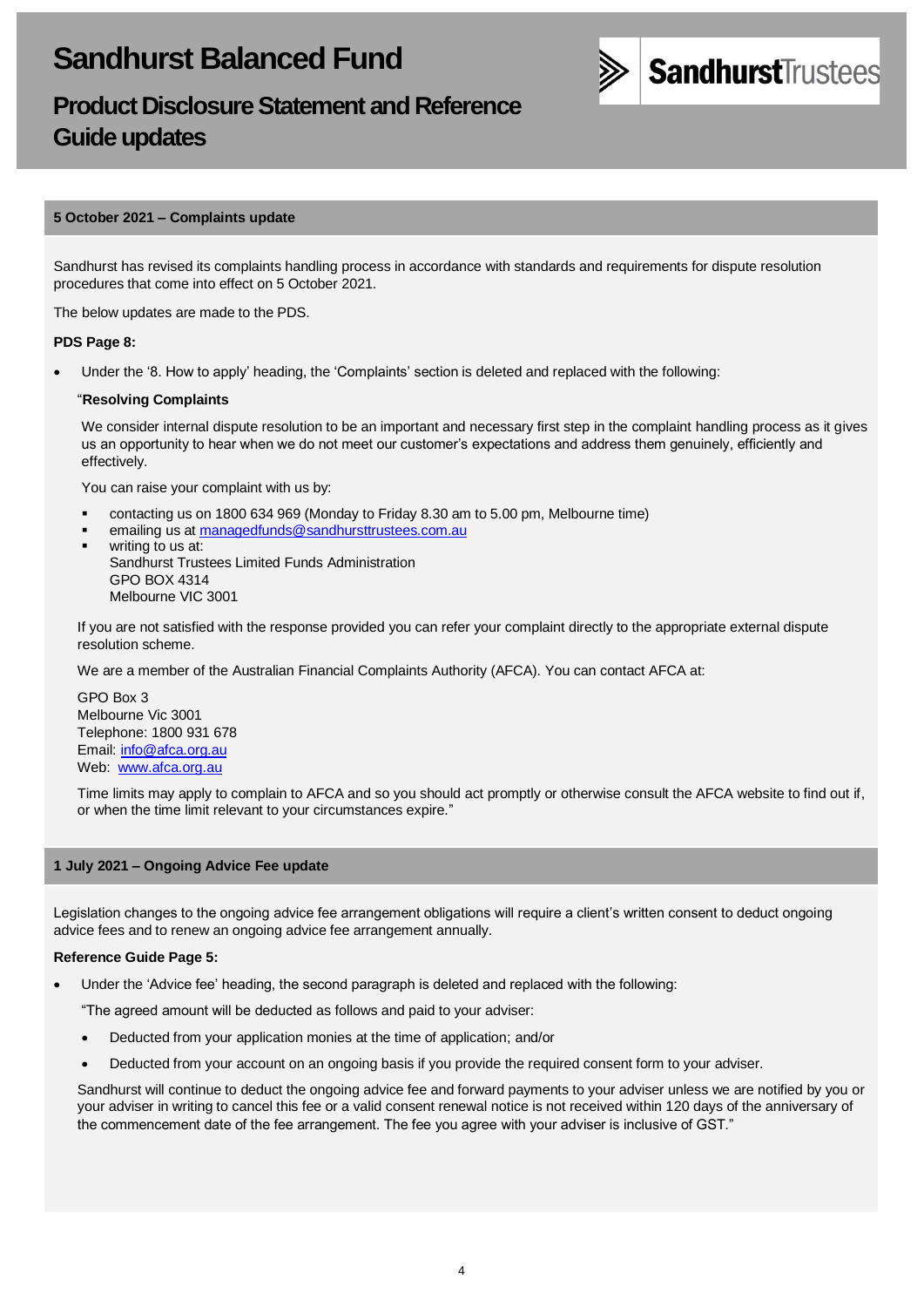

## **Product Disclosure Statement and Reference Guide updates**

#### **31 December 2020 - Fees and costs update**

Sandhurst has undertaken an annual review of the fees and costs in relation to the Fund's financial year ended 30 June 2020 and wishes to update the fees and costs disclosed in the PDS. (For the avoidance of doubt, all references in this section to "PDS" mean the Product Disclosure Statement for the Fund dated 30 January 2017 as updated by the earlier sections in this document.)

In addition, from 1 January 2021, to comply with legislation, Sandhurst will cease paying grandfathered conflicted remuneration to advisers, and will be passing on the benefit of reduced costs to investors by reducing the management fee for this Fund.

The below updates are made to the PDS.

#### **PDS Page 6:**

The Fees and costs table is updated by deleting and replacing the last row with:

The fees and costs for managing your investment<sup>2</sup> 1.569% p.a.<sup>3,4</sup> on the net asset value of the Fund.

• A new Footnote '4' is added under the Fees and costs table, as follows:

<sup>4</sup> The management costs are disclosed based on the financial year ended 30 June 2020. However, from 1 January 2021, the management fee will reduce appropriately to reflect that Sandhurst will cease paying grandfathered conflicted remuneration to advisers and will be passing on the benefit to investors.

#### • **PDS Page 7:**

• Under the 'Transactional and operational costs' section, the fourth and fifth sentences are deleted and replaced with the following:

"However, some of these costs are recovered through investor buy/sell spreads (see below). The transactional and operational costs of the Fund for the past financial year were 0.31% of the net assets of the Fund (0.25% net of the buy/sell spread), which was materially higher than earlier financial years, largely as a result of volatility in financial markets.

Sandhurst expects the transactional and operational costs to be more in line with that of earlier financial years, and therefore estimates that the transactional and operational costs of the Fund, as a percentage of the net asset value of the Fund, will be as follows:"

| Total estimated transactional and | Minus investor buy/sell spread | Equals estimated net transactional and |
|-----------------------------------|--------------------------------|----------------------------------------|
| operational costs                 | recovery                       | operational costs                      |
| $0.14\%$ p.a.                     | $0.06%$ p.a.                   | $0.08\%$ p.a.                          |

• The 'Example of annual fees and costs for the Fund' table is updated by deleting and replacing the last two rows with:

| <b>PLUS</b><br><b>Management Costs</b>           | 1.569%p.a. $1,2$ | And, for every \$50,000 you have in the Sandhurst<br>Balanced Fund, you will be charged \$784.50 each year.                                                               |
|--------------------------------------------------|------------------|---------------------------------------------------------------------------------------------------------------------------------------------------------------------------|
| <b>EQUALS</b><br>Cost of Sandhurst Balanced Fund |                  | If you had an investment of \$50,000 at the beginning of the<br>year and you put in an additional \$5,000 during that year,<br>you would be charged fees of:<br>\$784.50* |

• The 'Example of annual fees and costs for the Fund' table is updated by deleting and replacing Footnote 1 with:

<sup>1</sup> This includes indirect costs and has been calculated taking into account the indirect costs paid in the previous financial year ended 30 June 2020.

• The 'Example of annual fees and costs for the Fund' table is further updated by adding a new Footnote '2' beneath the table, as follows:

<sup>2</sup> The management costs are disclosed based on the financial year ended 30 June 2020. However, from 1 January 2021, the management fee will reduce appropriately to reflect that Sandhurst will cease paying grandfathered conflicted remuneration to advisers and will be passing on the benefit to investors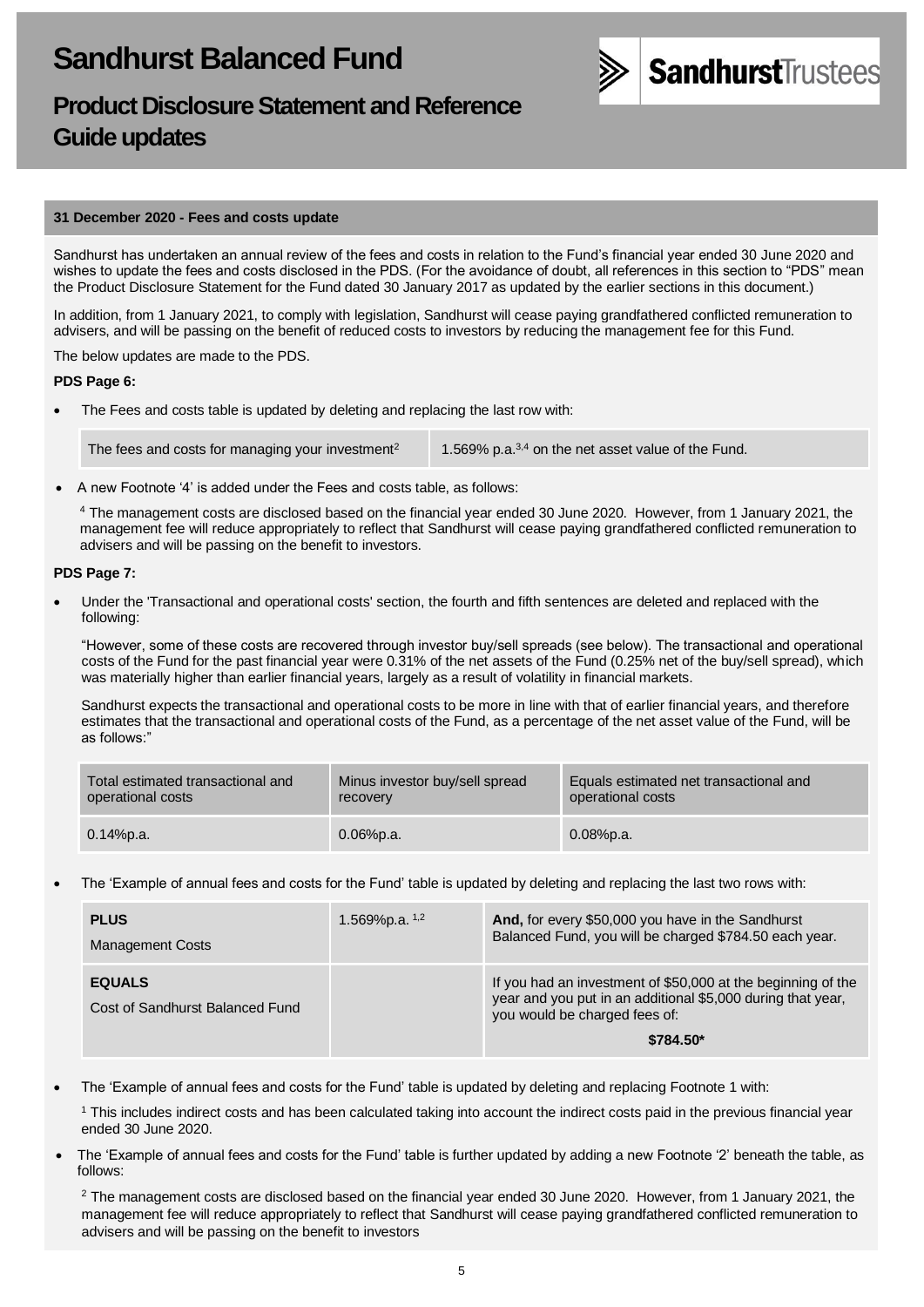

## **Product Disclosure Statement and Reference Guide updates**

## **Reference Guide Page 4:**

• The 'Management costs' section in the Fees and costs table is updated by deleting and replacing the row beneath the heading 'Management costs' (above Service fees row) with the following:

| The fees and<br>costs for<br>managing your<br>investment <sup>2</sup> | • Sandhurst Conservative Fund: 1.550% p.a. <sup>3,5</sup> of<br>the net asset value of the Fund.<br>• Sandhurst Balanced Fund: 1.569% p.a. $3,5$ of the<br>net asset value of the Fund.<br>• Sandhurst Growth Fund: 1.586% p.a. $3,5$ of the<br>net asset value of the Fund. | The management costs (including the management<br>fee) are paid from the assets of the relevant Fund<br>and are reflected in the unit price of the Fund. The<br>management costs are calculated on the Fund's net<br>asset value, accrued daily, and paid quarterly in<br>arrears to Sandhurst following the end of the March,<br>June, September and December quarters. |
|-----------------------------------------------------------------------|------------------------------------------------------------------------------------------------------------------------------------------------------------------------------------------------------------------------------------------------------------------------------|--------------------------------------------------------------------------------------------------------------------------------------------------------------------------------------------------------------------------------------------------------------------------------------------------------------------------------------------------------------------------|
|-----------------------------------------------------------------------|------------------------------------------------------------------------------------------------------------------------------------------------------------------------------------------------------------------------------------------------------------------------------|--------------------------------------------------------------------------------------------------------------------------------------------------------------------------------------------------------------------------------------------------------------------------------------------------------------------------------------------------------------------------|

• A new Footnote '5' is added beneath the Fees and costs table, as follows:

<sup>5</sup> The management costs are disclosed based on the financial year ended 30 June 2020. However, from 1 January 2021, the management fee will reduce appropriately to reflect that Sandhurst will cease paying grandfathered conflicted remuneration to advisers, and will be passing on the benefit to investors.

#### **Reference Guide Page 5:**

• Under the 'Additional explanation of fees and costs' heading, the table of 'Performance-related fees' is deleted and replaced with the following:

|                             | <b>Management costs</b><br>(excluding performance<br>related fees) | Performance-related<br>fees (based on<br>financial year ended<br>30 June 2020) | <b>Total management costs</b><br>(including performance-<br>related fees based on<br>financial year ended 30<br><b>June 2020)</b> |
|-----------------------------|--------------------------------------------------------------------|--------------------------------------------------------------------------------|-----------------------------------------------------------------------------------------------------------------------------------|
| Sandhurst Conservative Fund | 1.500%                                                             | 0.050%                                                                         | 1.550%                                                                                                                            |
| Sandhurst Balanced Fund     | 1.500%                                                             | 0.069%                                                                         | 1.569%                                                                                                                            |
| Sandhurst Growth Fund       | 1.500%                                                             | 0.086%                                                                         | 1.586%                                                                                                                            |

• The heading 'Adviser remuneration' and paragraphs between this heading and 'Alternative remuneration' section is deleted.

#### **27 March 2020 – Change in buy/sell spread**

The nature and volatility of current financial markets and the associated changes in liquidity of investments in those markets as a result of the COVID-19 pandemic has meant that the transaction costs incurred by the Fund in buying and selling assets of the Fund are now materially different to what has previously been the case.

So that the costs associated with buying and selling assets of the Fund in response to applications and withdrawals are fairly allocated, Sandhurst has today changed the buy/sell spread that applies to applications and withdrawals in respect of the Fund.

## **PDS Page 7:**

• Under the heading titled 'Transactional and operational costs', the first paragraph is deleted and replaced with:

In addition to management costs, the Fund may incur transactional and operational costs when acquiring and disposing of certain Fund assets. These costs may include clearing costs, brokerage, stamp duty and buy/sell spreads. These costs are paid for by the Fund when they are incurred and are reflected in the Fund's unit price. These costs are not paid to Sandhurst as a fee and are not charged directly to investors, rather they are deducted from the income or assets of the Fund. These costs represented 0.08% of the Fund's net asset value for the past financial year, but Sandhurst expects that these costs will be materially different in the current financial year given the change in the nature and volatility of current financial markets as a result of the COVID-19 pandemic.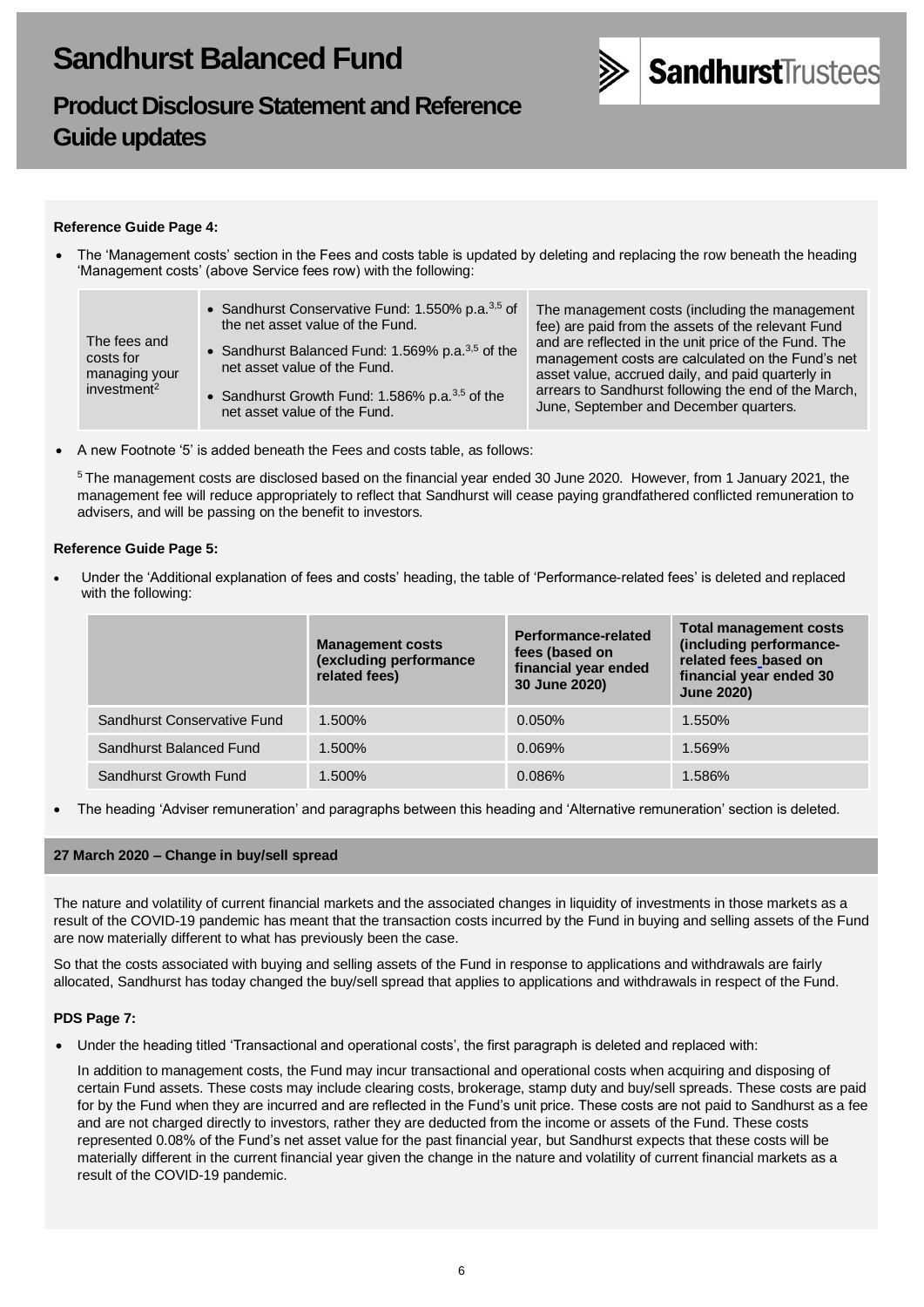

## **Product Disclosure Statement and Reference Guide updates**

## **PDS Page 7 continued:**

• Under the bullet point heading 'Investor buy/sell spread', the second paragraph is deleted and replaced with:

In light of the nature and volatility of current financial markets as a result of the COVID-19 pandemic, the buy spread that applies to each application and the sell spread that applies to each withdrawal is changed from time to time in response to the quantum of the costs associated with buying and selling Fund assets. As such, a buy spread of between 0.00% and 1.00% applies to each application and a sell spread of between 0.00% and 1.00% applies to each withdrawal. For example, if you invested \$50,000 in the Fund, the cost of the buy spread would be between \$0 and \$500. The buy/sell spread range may also change from time to time without prior notice. The Fund's current buy/sell spread can be found at

[www.bendigobank.com.au/personal/investing/managed-funds/fund-news.](https://www.bendigobank.com.au/personal/investing/managed-funds/fund-news/) The Fund's application and withdrawal prices, which incorporate the buy/sell spread applicable from time to time, can be found at [www.bendigobank.com.au/managedfundsprices.](https://www.bendigobank.com.au/managedfundsprices)

#### **1 January 2020 - Fees and costs update**

Sandhurst has undertaken an annual review of the fees and costs information disclosed in the PDS and Reference Guide in accordance with regulatory guidance.

The purpose of the review is to update fees and costs contained in the PDS and Reference Guide to reflect costs in relation to the financial year ended 30 June 2019 (instead of the financial year ended 30 June 2016). The review has considered any difference in fees and costs between the financial years ending 30 June 2016 and 30 June 2019 respectively and any information Sandhurst has received since 30 June 2019 to the date of this PDS update. Whilst no product fee changes were made by Sandhurst, there were changes in the cost incurred by Sandhurst in managing the Fund's assets. Changes in transactional and operational costs were identified.

Transactional and operational costs are generally expected to vary from year to year.

## **PDS Page 6:**

• Under the 'Management costs' section, the third paragraph is deleted and replaced with the following:

"Indirect costs may include management costs charged by the investment managers of the underlying fund investments, including any applicable performance-related fees. Performance-related fees may be charged by an investment manager if they meet specific investment performance targets."

Under the 'Performance fees' section, the following additional sentence is added:

'However, some investment managers may charge performance fees which form part of the indirect costs of the Fund.'

## • **PDS Page 7:**

• Under the 'Transactional and operational costs' section, the fourth and fifth sentences are deleted and replaced with the following:

These costs are not paid to Sandhurst as a fee and are not charged directly to investors, rather they are deducted from the income or assets of the Fund, however, some of these costs are recovered through investor buy/sell spreads (see below). The estimated transactional and operational costs, based on the Fund's net asset value for the past financial year are as follows:

| Total estimated transactional and | Minus investor buy/sell spread | Equals estimated net transactional and |
|-----------------------------------|--------------------------------|----------------------------------------|
| operational costs                 | recovery                       | operational costs                      |
| 0.14%p.a.                         | $0.06\%$ p.a.                  | $0.08%$ p.a.                           |

• The 'Example of annual fees and costs for the Fund' table is updated by deleting and replacing Footnote 1 with:

<sup>1</sup> This includes indirect costs and has been calculated taking into account the indirect costs paid in the previous financial year ending 30 June 2019.